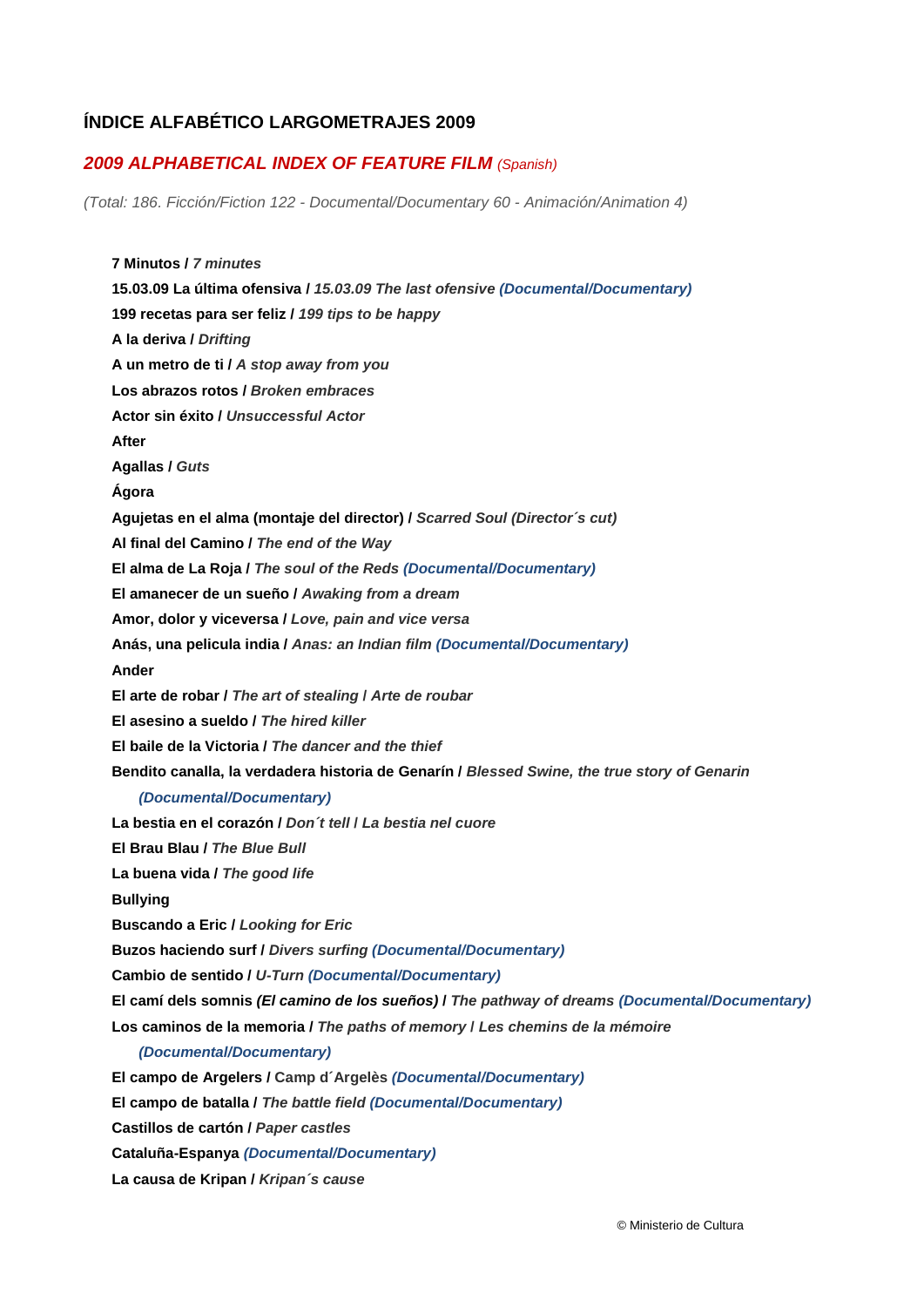**Celda 211 /** *Cell 211*  **Celuloide colectivo /** *Collective celluloid (Documental/Documentary)*  **Cerca de tus ojos /** *Close to your eyes (Documental/Documentary)*  **Che. Guerrilla /** *Che: Part Two*  **Che. Un hombre nuevo /** *Che. A new man (Documental/Documentary)*  **Checkpoint rock** *(Documental/Documentary)*  **Cher ami** *(Animación/Animation)*  **Chus Lago: sola ante el hielo /** *Chus Lago: alone against the ice (Documental/Documentary)*  **Cien metros más allá /** *One hundred meters away (Documental/Documentary)*  **Cinéclub Cómicos /** *Comedy actors (Documental/Documentary)*  **Los condenados /** *The Condemned*  **El cónsul de Sodoma Cracks Crebinsky Cuatro estaciones /** *Four seasons*  **Daniel y Ana /** *Daniel & Ana*  **De fusioon a gossos /** *From "fusioon" to "gossos" Documental/Documentary)* **De reparto (retrato de un actor) /** *In character. Portrait of an actor (Documental/Documentary)* **Día Noche /** *Day/Night (Documental/Documentary)*  **Dieta mediterránea /** *Mediterranean food*  **Dos billetes /** *Two tickets*  **Eloïse Els passos perduts /** *The lost steps*  **Ens veiem demà** *(Hasta mañana)* **/** *See You Tomorrow*  **Entre esquelas /** *Among obituaries*  **El esfuerzo y el ánimo /** *Bejart Ballet Lausanne, of heart and courage (Documental/Documentary)*  **Estación del olvido** *(Estació de l'oblit)* **/** *Station of the forgotten*  **Estigmas /** *Stigmata*  **El falso orgasmo** *(El fals orgasme)* **/** *Fake orgasm (Documental/Documentary)*  **Fiesta. To fight or not to fight** *(Documental/Documentary)*  **Flores Negras /** *Dark Flowers*  **Freak freak show. La historia de una falla /** *Freak, Freak Show. The story of a Falla (Documental/Documentary)*  **Fuga de cerebros /** *Brain Drain*  **La furia de Mackenzie /** *Mackenzie´s Fury*  **Garbo, el hombre que salvó el mundo** *(Garbo: El espía)* **/** *Garbo, the man who saved the world (Documental/Documentary)*  **Gitanos de Buenos Aires** *(Documental/Documentary)*  **Gordos /** *Fat people*  **Háblame de amor /** *Tell me about love* **/** *Parlami d'amore*  **La herencia Valdemar /** *The Valdemar inheritance*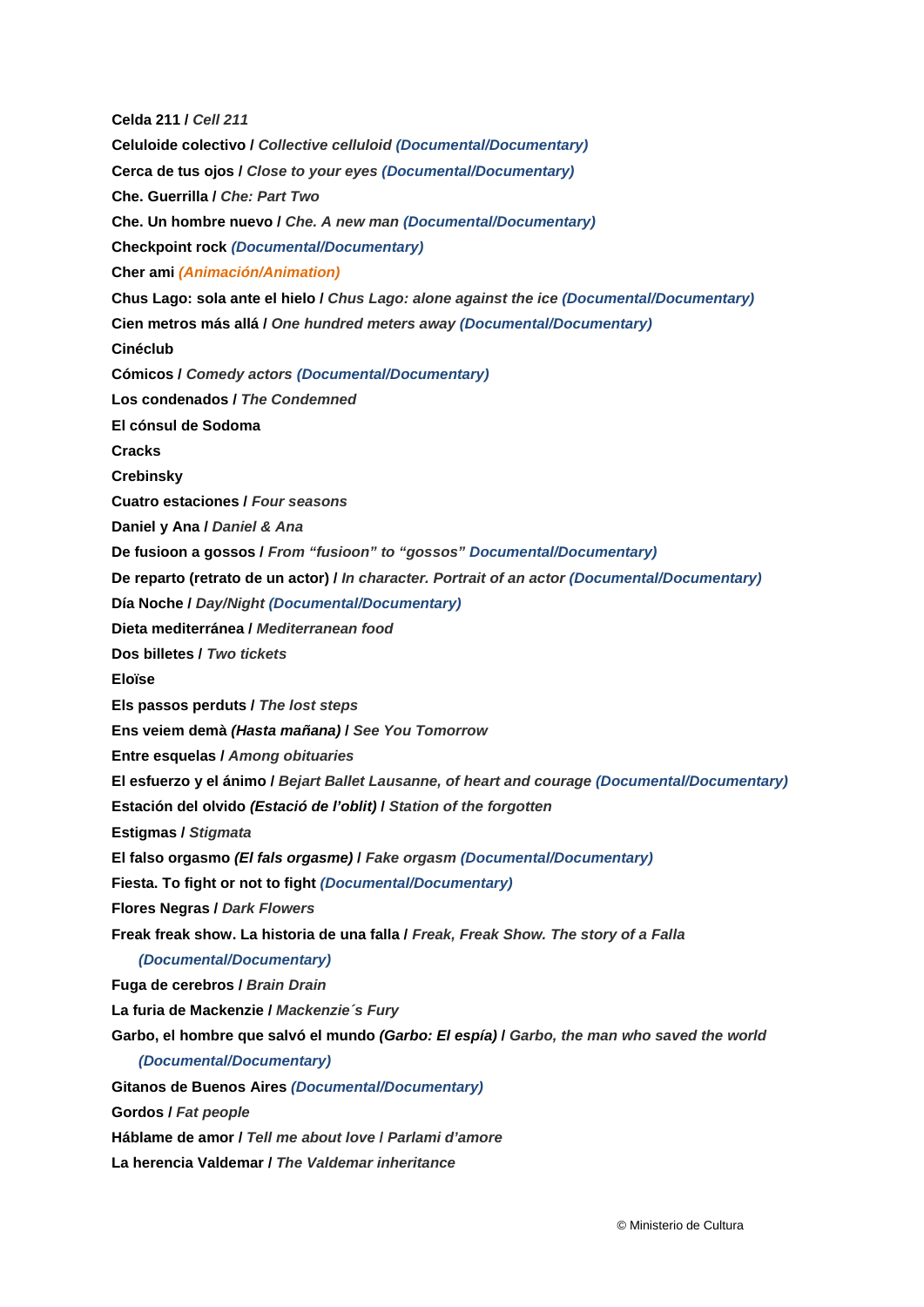## **Hierro**

**Historia de un grupo de rock** *(Documental/Documentary)*  **Historia de una foto /** *History of a photo (Documental/Documentary)*  **Ich bin Enric Marco** *(Documental/Documentary)* **Las imágenes perdidas. La otra mirada /** *The lost images. The other view (Documental/Documentary)* **Improvisando /** *Improvising (Documental/Documentary)*  **Íntimos y extraños, 3 historias ½ /** *Close friends and strangers, 3 and ½ stories*  **Introspective** *(Documental/Documentary)*  **Io, Don Giovanni La isla interior /** *The island inside*  **La joven de las naranjas /** *The orange girl / Appelsinpiken*  **Kika superbruja y el libro de hechizos /** *Lilli, the witch, the dragon and the magic book / Hexe Lilli – Der drache und das magische buch*  **L'Escaezu. Recuerdos del 37 /** *L´escaezu - Memories of* **37** *(Documental/Documentary)*  **Locas, maricas y plumeras llenando la televisión /** *Mad magpies and queers filling the television (Documental/Documentary)*  **Luna caliente /** *Hot moon*  **La llegenda /** *The Legend (Documental/Documentary)*  **La llegenda del innombrable /** *The legend of the unmentionable*  **Lligams trencats** *(Lazos rotos)* **/** *Broken bonds*  **Maçons els fills de la vidua** *(Masones. Los hijos de la viuda)* **/** *Masons. The sons of the widow (Documental/Documentary)*  **Madre amadísima /** *Dearest mother*  **Mal día para pescar /** *Bad day to go fishing*  **Malamuerte Malas noticias /** *Bad news*  **Mapa de los sonidos de Tokio /** *Map of the sound of Tokyo*  **La máquina de pintar nubes /** *The machine for painting clouds*  **Mascares** *(Máscaras)* **/** *Masks (Documental/Documentary)*  **¡Mejor que nunca! /** *Better than ever!*  **Mentiras y gordas /** *Sex, party & lies*  **Mi vida con Carlos /** *My life with Carlos (Documental/Documentary)*  **Mi vida en ruinas /** *My life in ruins*  **La mirada de Ouka Leele** *(Documental/Documentary)* **La mujer sin piano /** *Woman without piano* **Munduaren bira, doan!** *(La vuelta al mundo. ¡Gratis!)* **/** *Round the World, Free! (Animación/Animation)* **Myna se va /** *Myna has gone*  **Nacidas para sufrir /** *Born to suffer*  **Napoleón y yo /** *N - Napoleon & Me / N. Io e Napoleone*  **Ni dios, ni patrón, ni marido /** *No god, no boss, no husband*  **La Niña Blanca /** *The Girl In White (Documental/Documentary)*  **El niño pez /** *The fish child*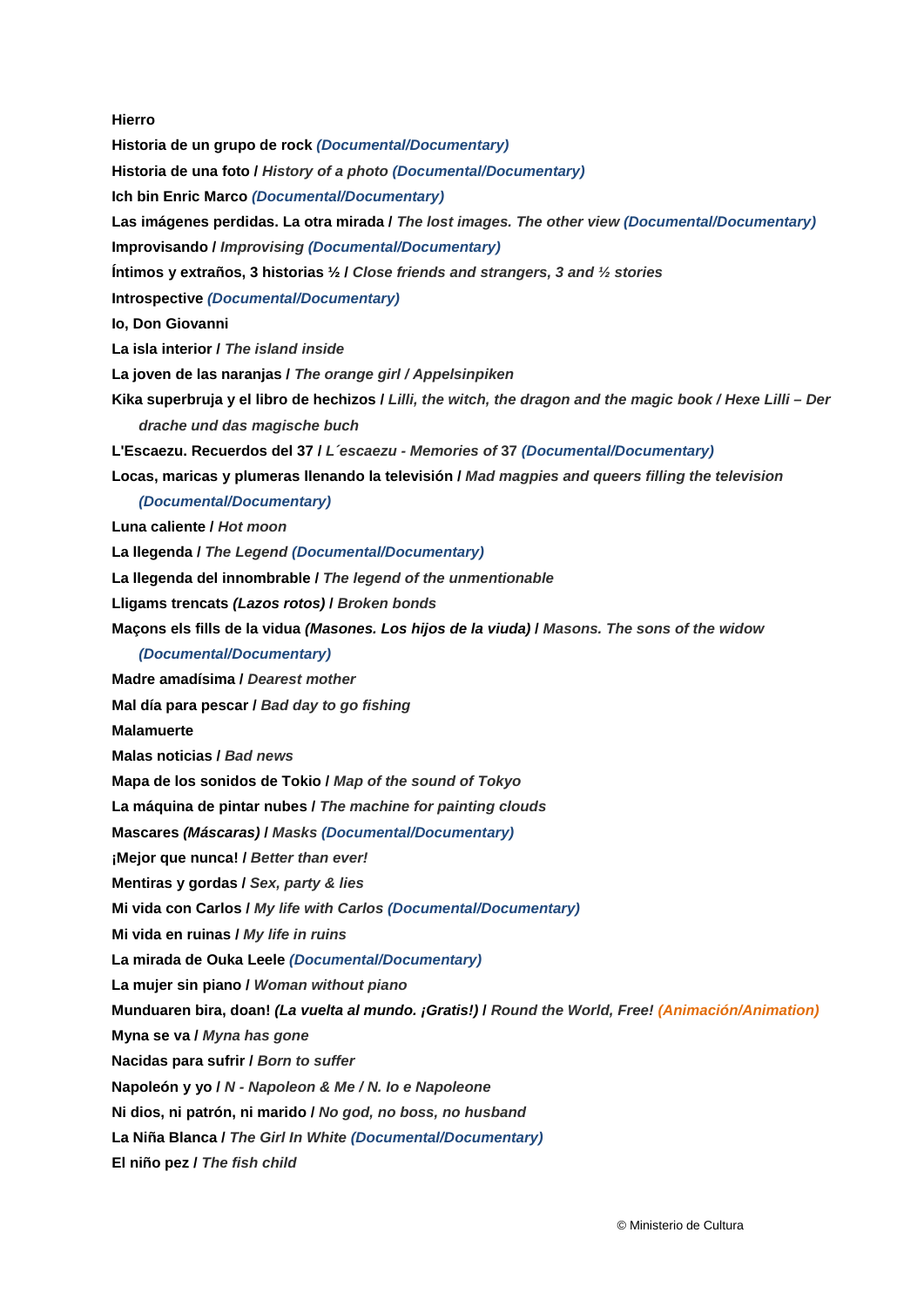**¿No queríais saber por qué las matan? Por nada** */ Didn´t you want to know why they kill them? Well, no reason (Documental/Documentary)*  **La noche que dejó de llover Notes al peu /** *Footnotes (Documental/Documentary)*  **El odio que estremece /** *Hate that causes shudders*  **Omerta Pablo de Tarso, el último viaje /** *Paul of Tarsus, his last journey*  **Pagafantas /** *Friend zone*  **Paintball Paisito /** *Small country*  **Pecador /** *Night of the sinner*  **La perdida (la generacion ausente) /** *The loss (Documental/Documentary)*  **El perdón /** *The Forgiveness (Documental/Documentary)*  **Petit Indi Planet 51** *(Animación/Animation)*  **La posibilidad de una isla /** *The possibility of an island / The posibilité d´une île*  **Quemando suerte /** *Burning luck*  **Rafael Ramírez REC 2 /** *[REC] 2*  **Relatos /** *Stories*  **Res publica Rescat (Rescate) /** *Rescue* **Revolucio #2, retorn als escenaris (Revolución [Toma 2]) /** *Revolution [Take 2] (Documental/Documentary)*  **Ricardo Muñoz Suay, memorias del otro /** *Ricardo Muñoz Suay, memories of the other (Documental/Documentary)*  **La sal de este mar /** *Salt of this sea* **/** *Le sel de la mer* **/** *Milh hadha al-bahr*  **Santa contra Claus /** *Santa vs. Claus (Animación/Animation)*  **El secret de la lluna** *(Ilargiaren sekretua)* **/** *The moon´s secret*  **El secreto de sus ojos /** *The secret in their eyes*  **Secretos de cocina /** *Kitchen secrets*  **La segunda patria** *(La segona patria)* **/** *The second fatherland (Documental/Documentary)*  **Señora de /** *Mrs.…What'-his-name (Documental/Documentary)*  **Septiembre del 75 /** *September 75 (Documental/Documentary)*  **Ser Joan Fuster /** *Being Joan Fuster (Documental/Documentary)*  **Sesión /** *Session*  **Shevernatze, una epopeya marcha atrás /** *Shevernatze - An odyssey walking backwards*  **Siempre hay tiempo / Héctor y Bruno /** *Hector & Bruno*  **Singularidades de una chica rubia /** *Eccentricities of a blond hair girl / Singularidades de uma rapariga loura* 

**Soc un ninot (Soy un pelele) /** *I´m a puppet*